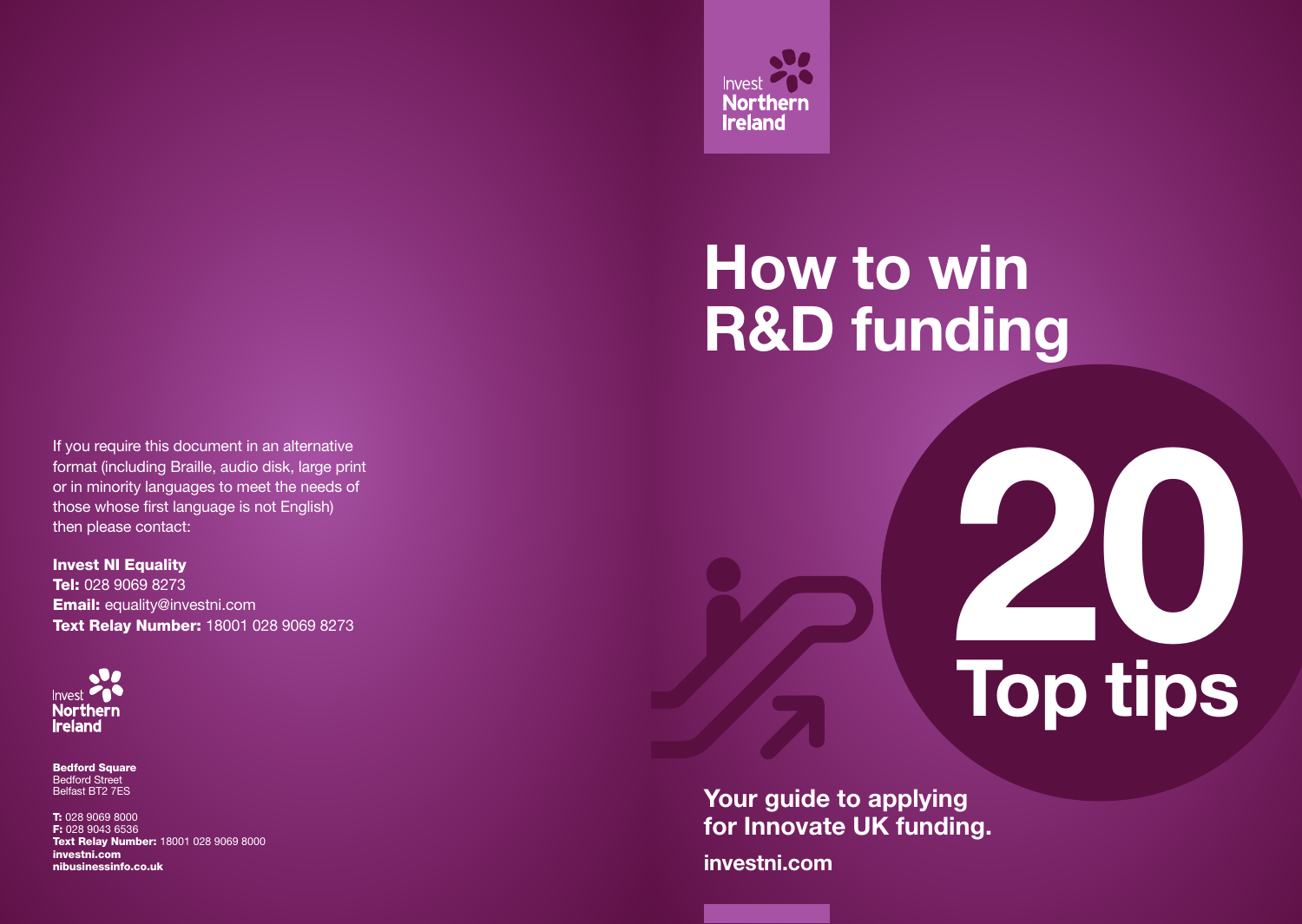**As the UK Innovation Agency, with a remit to support business growth across the UK, Innovate UK offers funding for research and development to ambitious companies seeking to commercialise new products, processes and services ahead of the competition.**

**So why are you not engaging with Innovate UK? Every year Innovate UK runs competitions that award in excess of £400m of grant support to help businesses with innovative, problem-solving ideas bring them to market.**

Invest Northern Ireland is working in partnership with Innovate UK to help Northern Ireland companies secure some of this funding for their R&D projects. Invest Northern Ireland can help you to understand the application process and plan R&D projects that have the best chance of success.

In this document you will find 20 top tips to help you complete a successful application for Innovate UK funding. These tips will help you understand what goes into making a successful application, helping you to "sell" your project idea by ensuring it fits with Innovate UK priority areas and demonstrates real market potential with benefits to your profitability and the UK economy.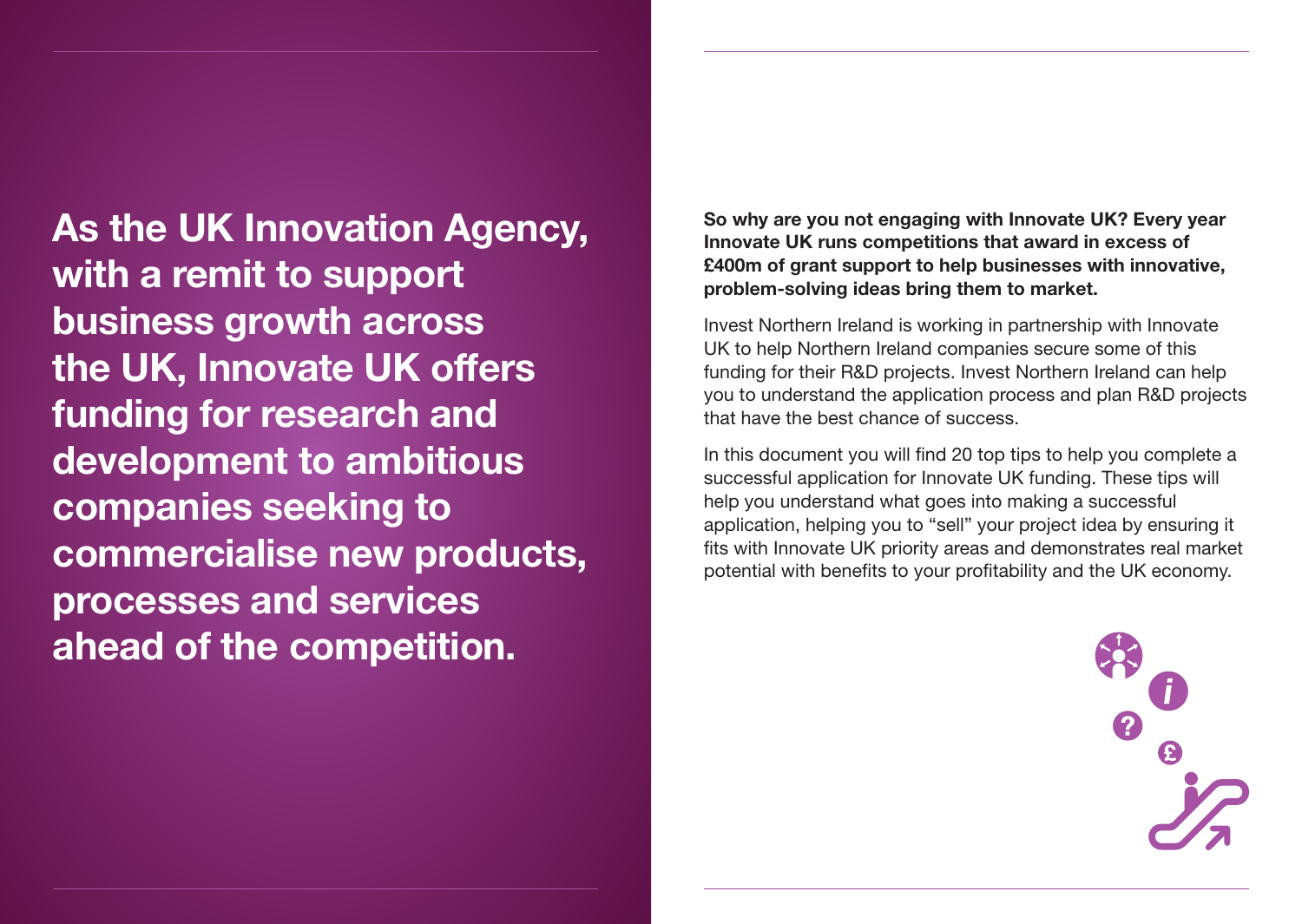## **The Innovation Escalator**

Think of innovation as a journey where you start off with ambitions to be the best. An innovation voucher can let you tap into specialist knowledge to develop forward-thinking solutions or ideas to expand, improve or create new products, services and processes that will help you compete more effectively. Invest NI can improve your capability through support for project planning and design. We offer a range of grants towards the cost of implementing an R&D project that enables you to export your new products and services for the first time.



Your ambitions don't have to stop there. Being able to export your products globally requires you to anticipate market trends before others and develop products that can beat your competitors. To do this you need to know what others are doing and tap into expertise - you need to collaborate with others. You can collaborate with other businesses, universities or research organisations, locally, nationally or internationally. The process is called open innovation and can be a reality by working with NI Competence Centres, participating in Innovate UK programmes and Horizon 2020 , the EU programme for R&D and Innovation – effectively paid business development.

The companies that make the most from being involved in collaborative programmes such as those offered by Innovate UK and Horizon 2020 are the ones that commit the time and effort to develop good proposals. As well as being able to access very attractive rates of financial support, the collaborative process gives you the chance to build business trust with potential customers and suppliers. Here are 20 tips to help you succeed.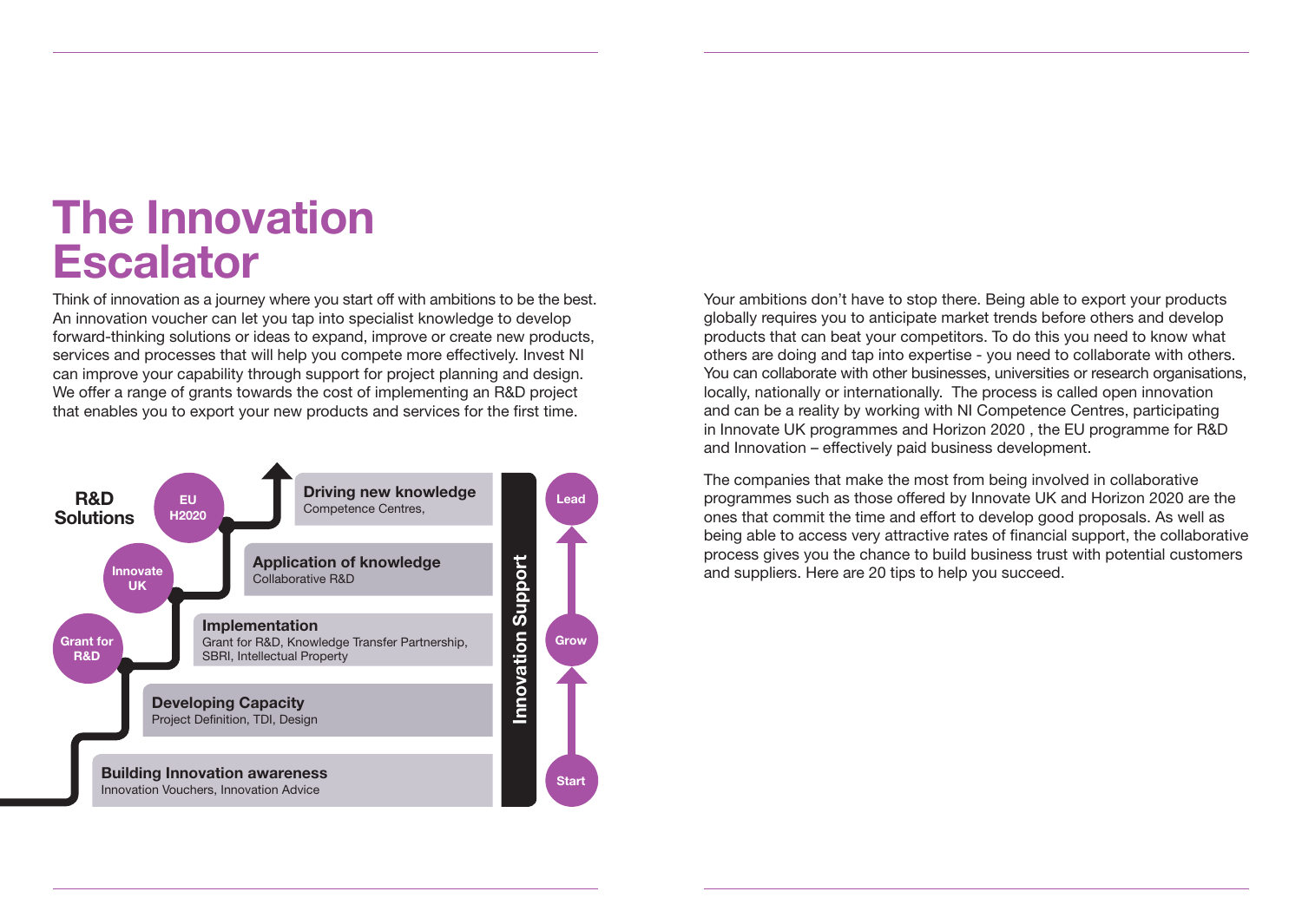# **Our top 20 tips for applying to Innovate UK**

## **1 Before you do anything you should identify and verify the market need and the commercial opportunity**

Show who and how many people are going to use your product/ service. Engage those end users for feedback, input, verification of need and opportunity. What problem is your product solving? What benefit(s) is your product delivering? For example, better functions, lower costs, improved efficiency. What are the major competing products? What will your product or service do differently?

## **2 Don't let a submitted application be your first engagement with Innovate UK**

The thematic area strategies are developed in consultation with the community – **get involved!** Competitions are designed to address unmet needs in a specific area, or societal challenge. If you are involved in this process, you will know what is coming and when. Competitions are signalled to the community both in the individual thematic area strategies and in the Innovate UK annual Delivery Plan. This should enable you to plan your proposals and identify collaborators in advance. You should go along to the consortium-building workshops in the months running up to a competition and sign up to Innovate UK's open innovation platform connect. You will then be aware of what is going on in your specific areas of interest.

## **3 Make an impact – think big**

Now think BIGGER again. This project is not just for Northern Ireland, so demonstrate how it could impact the whole UK economy and potential markets outside the UK. **Be ambitious!** When you're looking for partners think outside Northern Ireland. What industry experts could you use? Just because a company or consultant is close to hand or you have worked with them before doesn't mean they are the best for this project. Draw on the whole UK-wide supply chain: Catapults, Launchpads, academics, researchers etc. If it is a technical project that requires the best technical partners and you haven't sought them out, you will be marked down.

## **4 Read the guidance for applicants (GFA)**

In fact read it twice, before you answer any question and refer to it throughout the preparation phase. The GFA asks a series of questions related to each question on the application form. You should prepare your application by answering these questions as they align with the scoring criteria. Cut and paste the guidance notes for each question onto the space provided in the application form and use them to frame your answer.

## **5 Answer the questions**

The assessors have a defined way to score the application. You will lose marks by providing information not requested or not giving information that is requested. Remember, once you have submitted the application there will be no follow-up to request further information – you are judged purely on the information provided.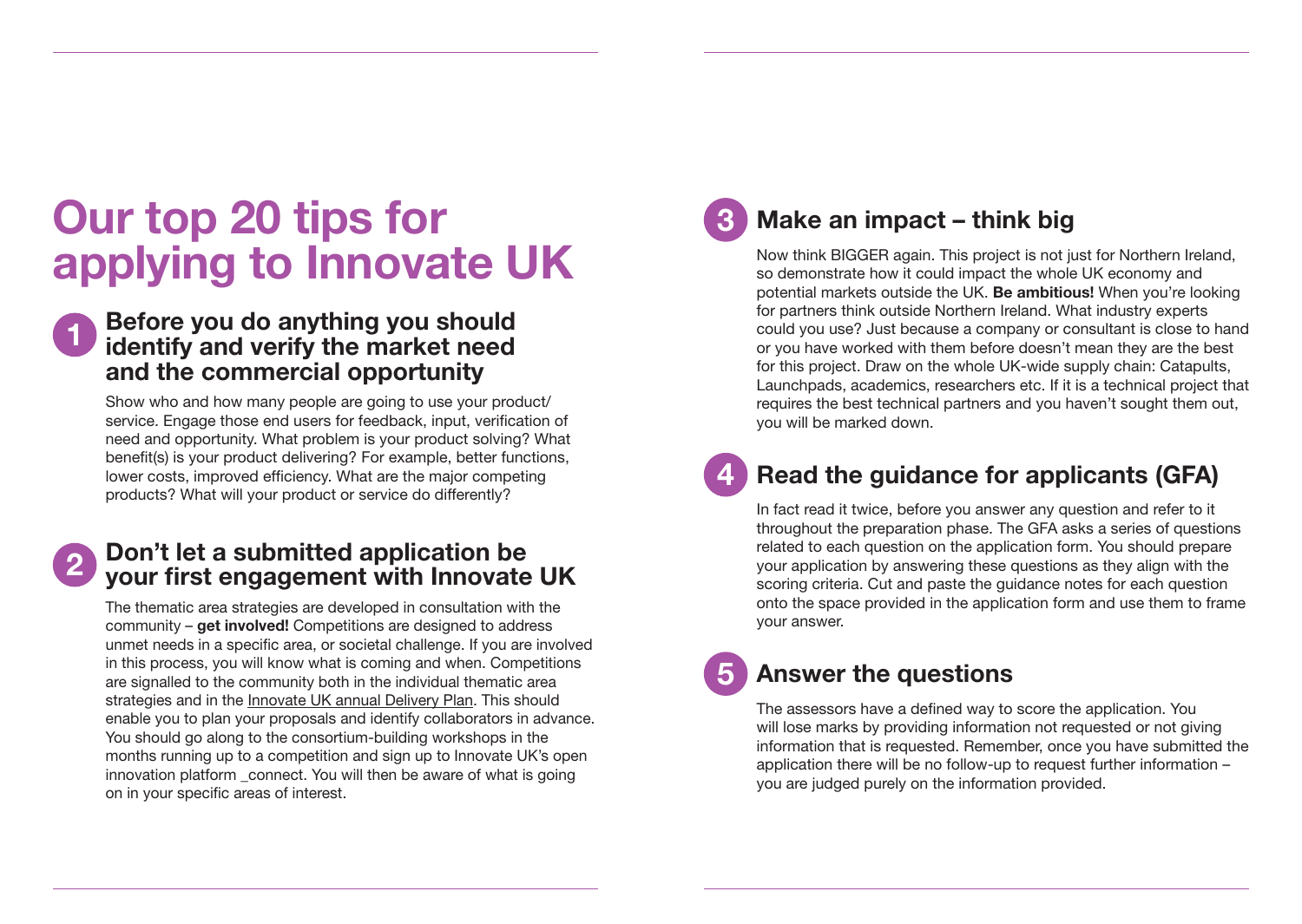## **6 Use the full application form**

The space on the application form is an opportunity for you to fully make your case for funding. If you can't fill it meaningfully then you should really question whether you have a viable project or business idea.

### **7 Don't let your answers overflow into appendices**

If information is important ensure you include it in the main part of the application form. Assessors may only scan the appendices so they should only include additional supporting information.

## **8 Don't make unqualified statements**

For example, "This project is highly innovative" is an unqualified statement. Always substantiate a statement with some evidence. "We believe this project to be highly innovative because thorough literature searches using XXXXX tool and patent searches using Espacenet with search references YYYYY, ZZZZZ yielded limited results, which are summarised in appendix B." If you say you have checked Espacenet with a search term don't be surprised if an assessor repeats the search. Similarly if you say your product will be the biggest, fastest, lightest etc, please give details of size, speed, weight etc and show how this compares to what is currently available.

## **9 Don't try to bend the rules about appendices**

There is guidance in the GFA about how much you can include in the appendices. Trying to cram more into your appendices than is allowed could result in them not being read at all.

## **10 Try to capture the assessor's attention; make your application a clear, concise and compelling read**

Assessors tend to be working professionals with full-time jobs, so they will be marking your application on a night, weekend or over lunch. Make it easy to read and don't be over technical (not all assessors will be experts in your given field). **Sell it, don't tell it!**

## **11 Make sure your collaborators are collaborators, not sub contractors**

Don't try to make a sub-contractor into a collaborator for the purpose of securing a grant. If you have collaborators, you need to demonstrate how all collaborators will benefit from the project and the exploitation of the technology. Ensure they have input into the proposal and that it is not one-sided. This will be evident in the application and can often question the true nature of a collaboration. There needs to be shared risk and benefit. All participants need to sign a collaborative agreement before any work begins. The collaborative agreement should clearly show who does what, how the intellectual property is shared, how each collaborator benefits and how they will be able to exploit the technology being developed.

## **12 Think like a project manager**

Provide a clear project execution plan with objectives, deliverables, timelines and resources. Break the project down into bite-size chunks that are strategic, measurable and achievable.